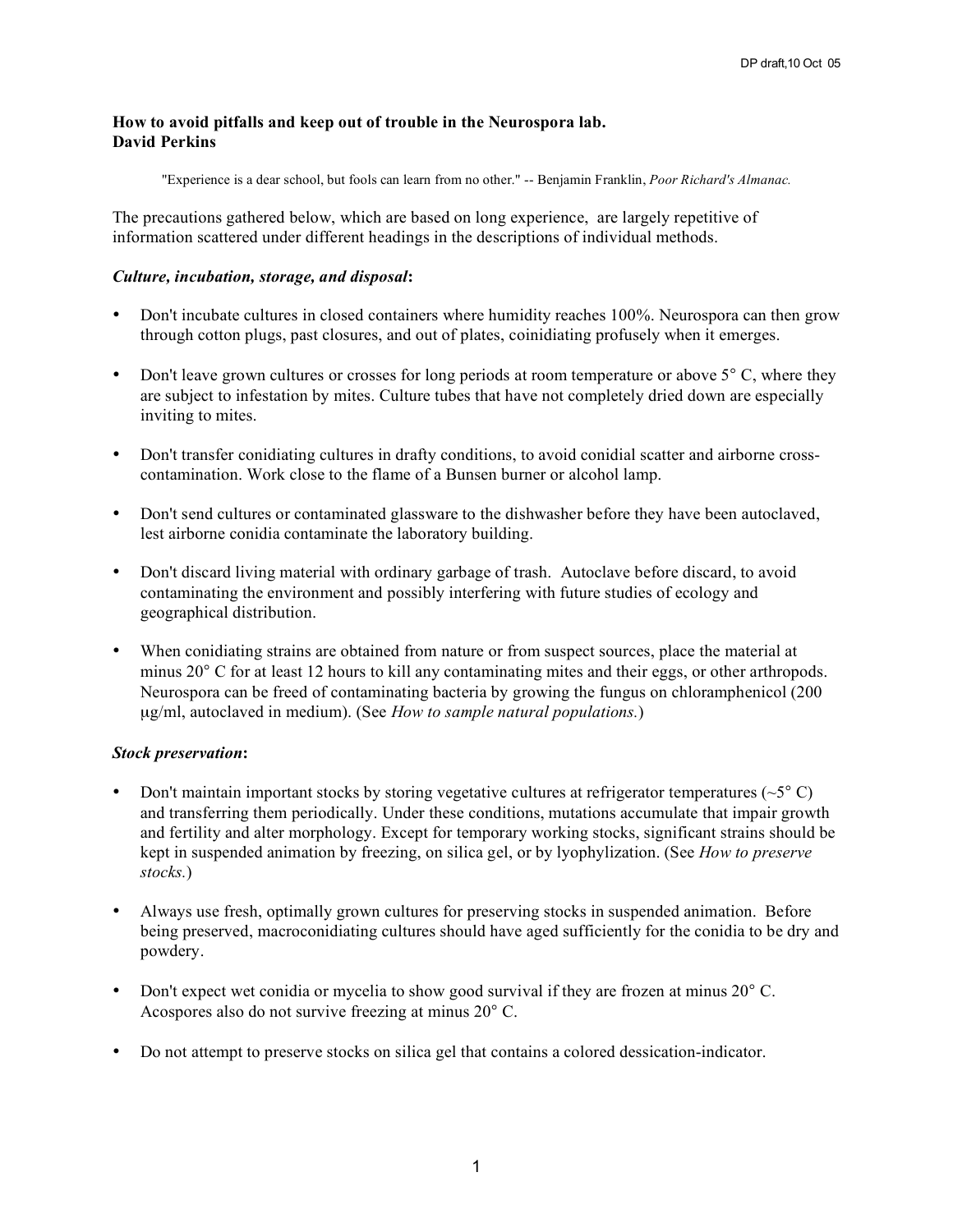• For each significant stock, don't fail to record the FGSC number or other accession number of the strain, as well as the allele (isolation) number of each mutant allele it contains.

# *Spore and colony counts***:**

- Do not suspend ascospores in water for counting or quantitative plating. A viscous medium is needed to avoid sedimentation of the large spores. A 1% solution of polyvinyl pyrrolidone (PVP-360, Sigma) is convenient, nontoxic, and preferable to 0.05% agar, which is commonly used (Metzenberg 1989).
- Do not base estimates of viable-cell numbers on the number of colonies in densely crowded plates. Crowding inhibits a fraction of the viable cells from forming colonies (the "Grigg Effect"). (See Grigg 1958, Davis and de Serres 1970, p. 92.) For reliable numbers of viable cells, use uncrowded plates from higher dilutions.

# *Making crosses and recovering progeny***:**

- Don't incubate crosses at high temperatures. For *N. crassa*, 25° C is the standard and perithecia fail to form above  $\sim 30^{\circ}$  C.
- Once ascospores have been exposed to  $60^{\circ}$  C and then removed to a lower temperature, never return them to 60°. Activated ascospores are hypersensitive to killing by heat.
- Don't attempt to germinate dehydrated ascospores. Rehydrate them prior to heat shock, which can be applied either before or after isolation. Add water to dried-down or partially dried down cross tubes or plates, suspend the ascospores, or place them on a moist surface. Even ascospores that have collapsed and become sickle-shaped as a result of water loss can often be rendered viable.
- For good recovery, don't heatshock ascospores sooner than 7 to 10 days (at 25° or 30° C) after they are ejected from the asci.
- Don't fail to monitor crosses visually for the presence of unpigmented, aborted ascospores that can reveal the presence of unsuspected chromosome rearrangements, ascospore-lethal mutations, or Spore killer elements. Examine ejected ascospores routinely under  $\sim 60 \times$  magnifaction using transmitted light. Ninety percent or more of ascospores are expected to be black in normal isosequential crosses. Rearrangements and mutations that affect ascospore development and result in failure of ascospore pigmentation may arise spontaneously and are common following exposure to mutagens.

See *How to make a cross*. See *How to recognize and diagnose chromosome rearrangements*. See *How to distinguish a Spore killer from alternative causes of ascospore abortion*. See *How to enhance perithecial formation and ascospore production of poorly fertile crosses*.

## *Use of heterokaryons for allelism tests***:**

.

• Don't fail to ascertain that mutant strains which appear unable to complement one another are fully heterokaryon-compatible. For strains in Oak Ridge background, this is conveniently accomplished by testing for *het*-compatibility with one of the inactive-mating type 'helper" strains (See *How to use helper strains*. See *How to test for complementation between mutant strains*.)

## *Use of unordered asci to estimate the relation of translocation breakpoints to centromeres***:**